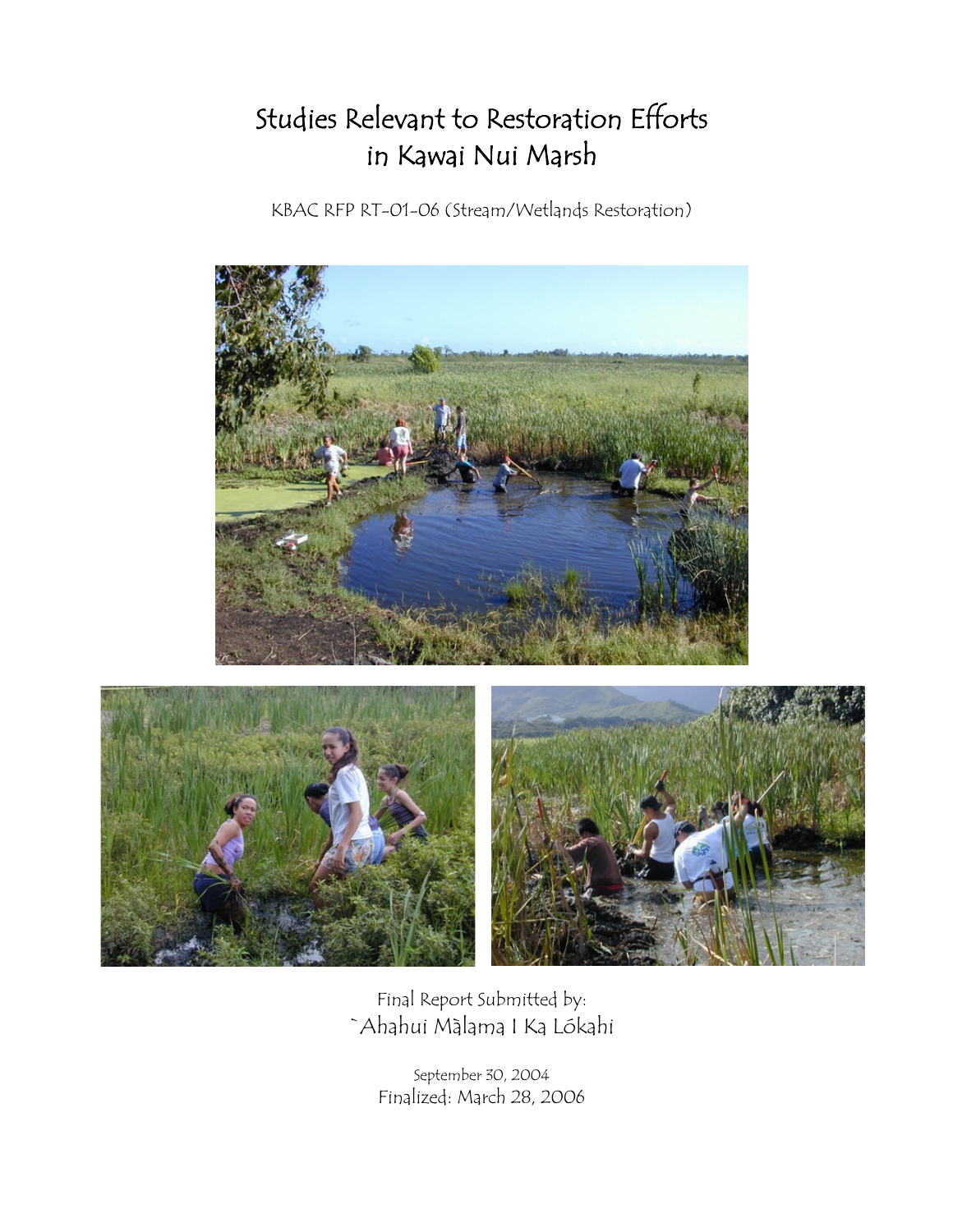## Studies Relevant to Restoration Efforts in Kawai Nui Marsh

KBAC RFP RT-01-06 (Stream/Wetlands Restoration)

by: Eric B. Guinther, Robert J. Moye and Dr. S. Allen Cattell

> Final Report Submitted by: `Ahahui Màlama I Ka Lókahi

> > September 30, 2004 Finalized: March 28, 2006